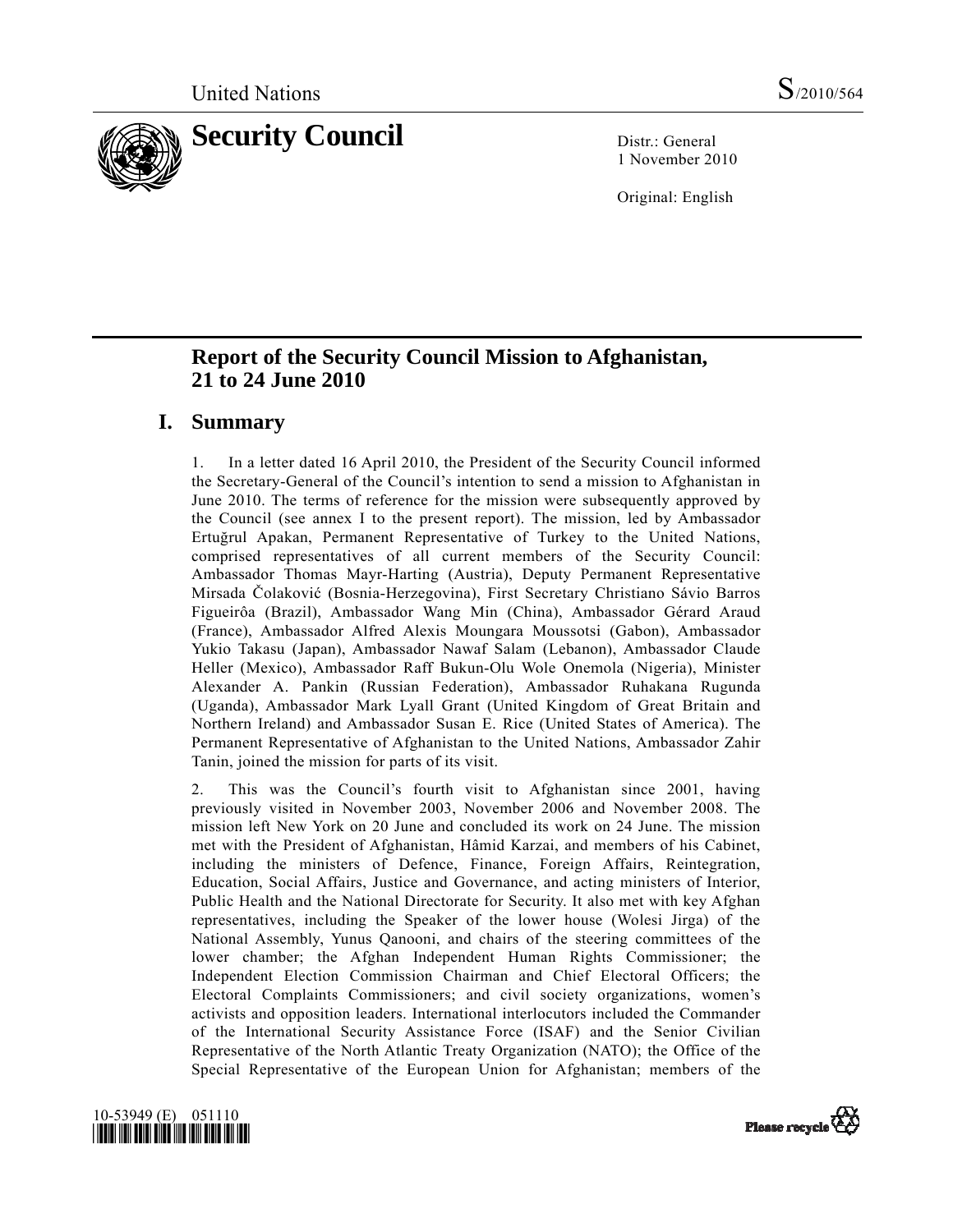diplomatic community; and senior staff of the United Nations Assistance Mission in Afghanistan (UNAMA) and the United Nations country team. In Kabul, the mission paid a visit to the NATO Military Training Mission. The mission also visited Jalalabad, and Sheikh Mesri New Township, where it met tribal elders, university students, the Governor and the provincial reconstruction team, as well as members of the United Nations country team engaged with the resettlement camp (see annex II for schedule of meetings).

3. The timing of the mission was significant in the light of the Consultative Peace Jirga held in early June, the preparations for the Kabul Conference on Afghanistan in July, and the forthcoming legislative elections. The mission emphasized the Council's continued support to the people of Afghanistan and the long-term commitment of the international community to stability, reconciliation and reconstruction. In particular, it expressed support for the role of the United Nations in supporting Afghan-led efforts in these areas.

## **II. Key issues**

### **Security situation**

4. The mission noted its concerns at the significant rise in insecurity, especially the trends by insurgent groups towards complex suicide attacks, the near-doubling in the use of improvised explosive devices, indiscriminate attacks on civilians and the high number of targeted political assassinations, all of which threaten to overshadow political advances and which constitute the main obstacle to Afghanistan's stabilization efforts.

5. President Karzai outlined the progress made in developing Afghan security institutions and increasing the operational capacity of the Afghan National Security Forces. In partnership with international forces, the Afghan National Security Forces had started to seize control from the Taliban in strongholds in the south. Intermittent discussions by some international allies over withdrawal, however, created concerns regarding the sustainability of progress. President Karzai highlighted the importance of long-term international commitment and regional cooperation for a secure Afghanistan. High-level dialogue was under way to resolve practical differences and to forge new cooperative relations with neighbouring countries and other States and organizations in the region on both the security and the economic agendas.

6. Parliamentarians echoed the concern that statements declaring the military campaign unsuccessful and calling for international withdrawal risked giving the Afghan people the perception that the Taliban and Al-Qaida were winning. According to legislators, the conflict was having regional implications concerning Pakistan, with the Afghan and Pakistani Taliban now waging war against these two countries. The Speaker of Parliament underscored the critical role of international military support and the need for its continued presence in Afghanistan. He highlighted the importance of a shared understanding among the Afghan Government and its international partners of the nature of insecurity in Afghanistan and its contributing factors.

7. Afghanistan's experience demonstrated that only a combined political and military effort would defeat the armed opposition. One Afghan interlocutor estimated that only 20 per cent of the Taliban were irreconcilable and should be addressed through military pressure. The remaining 80 per cent joined the Taliban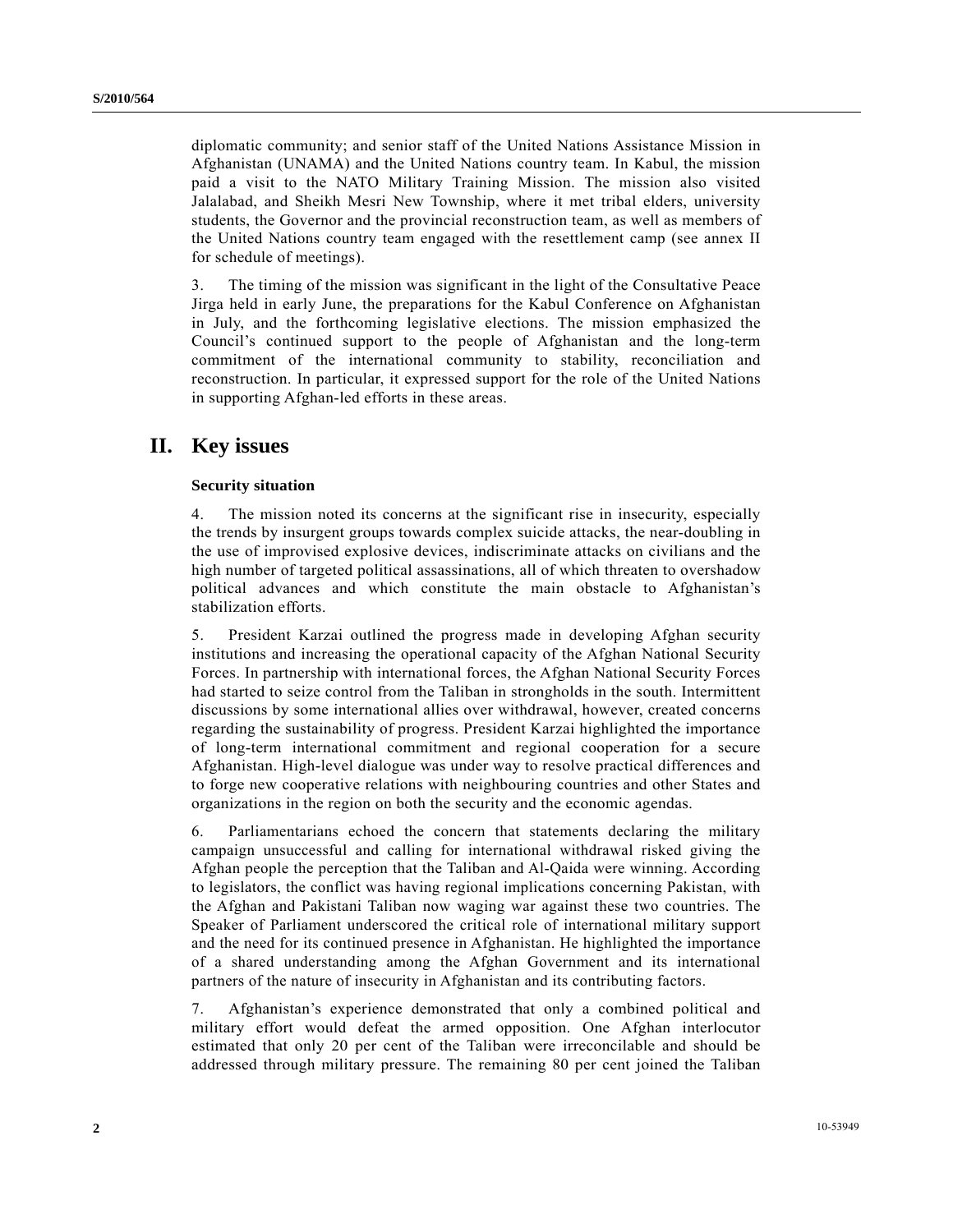for non-ideological reasons, such as a lack of economic opportunities, intimidation by the Taliban and local Government authorities and mistreatment. That category of armed opposition could be reconciled through a political process.

8. The Minister of Defence acknowledged the increased level of violence and attributed it partly to the introduction of ISAF forces in volatile areas. ISAF interlocutors agreed that security incidents had increased 88 per cent over the past 12 months owing to an increased operational tempo. All sides were agreed that building self-sustaining, capable Afghan security forces remained critical to the successful transition of security responsibility to the Afghan National Security Forces. The prediction for the months ahead was that violence would remain high, with the tipping point expected early next year. Much would depend on the extension of the Government's authority, the steps taken by Pakistan to curb insurgents' freedom of movement, international political and military will and stronger civil-military coordination to stabilize local districts.

#### **International Security Assistance Force and the Afghan National Security Forces**

9. Describing the ISAF Campaign Plan, the Commander of ISAF emphasized its focus on the growth and development of the Afghan National Security Forces and highlighted the progress made, noting that the Afghan National Army was ahead of schedule. He stressed that, after having received basic military training, only a limited number of units could be considered battle-ready and that the task of ISAF was to increase the current ratio. Collaboration between ISAF and Afghan security ministries was positive; as at June 2010, 85 per cent of Afghan National Army kandaks were being mentored and 46 per cent of Afghan National Police were being partnered with or mentored by ISAF forces. The Commander documented the 121 "key terrain districts" that were the main focus of joint efforts by ISAF and the Afghan National Security Forces and drew a distinction between these areas and more stable areas where "economy of force" operations were in place.

10. The Commander of ISAF explained that regional command operations in the South were geared towards creating spaces of contiguous security that would enable movement of goods and people. Increasing ISAF and Afghan National Security Forces troop concentrations in Regional Command South remained a priority; 102,000 troops would be stationed there by the end of this year, with an additional increase of 30,000 next year. The forthcoming Kandahar operations would focus on Kandahar City and key surrounding districts. Security operations would focus on building a ring of security around the city through increased checkpoints, increased presence of ISAF, Afghan National Security Forces and Afghan National Police presences and greater prevalence of Afghan National Civil Order Police in and around the city. Political efforts would include greater engagement with traditional leadership structures (shuras), resolving land disputes, improving ISAF contracting methods and increasing electricity supply. Significant and sustainable security improvements would take time, although progress was expected to be quicker within Kandahar City.

11. During its visit to the Kabul military training centre, the mission met with ISAF and Afghan trainers, and observed new Afghan National Army recruits. The mission was told that recruitment had increased, as had the number of instructors and the quality of training, including longer-term professionalization programmes. A key challenge remained the need to strengthen leadership staffing and capacities of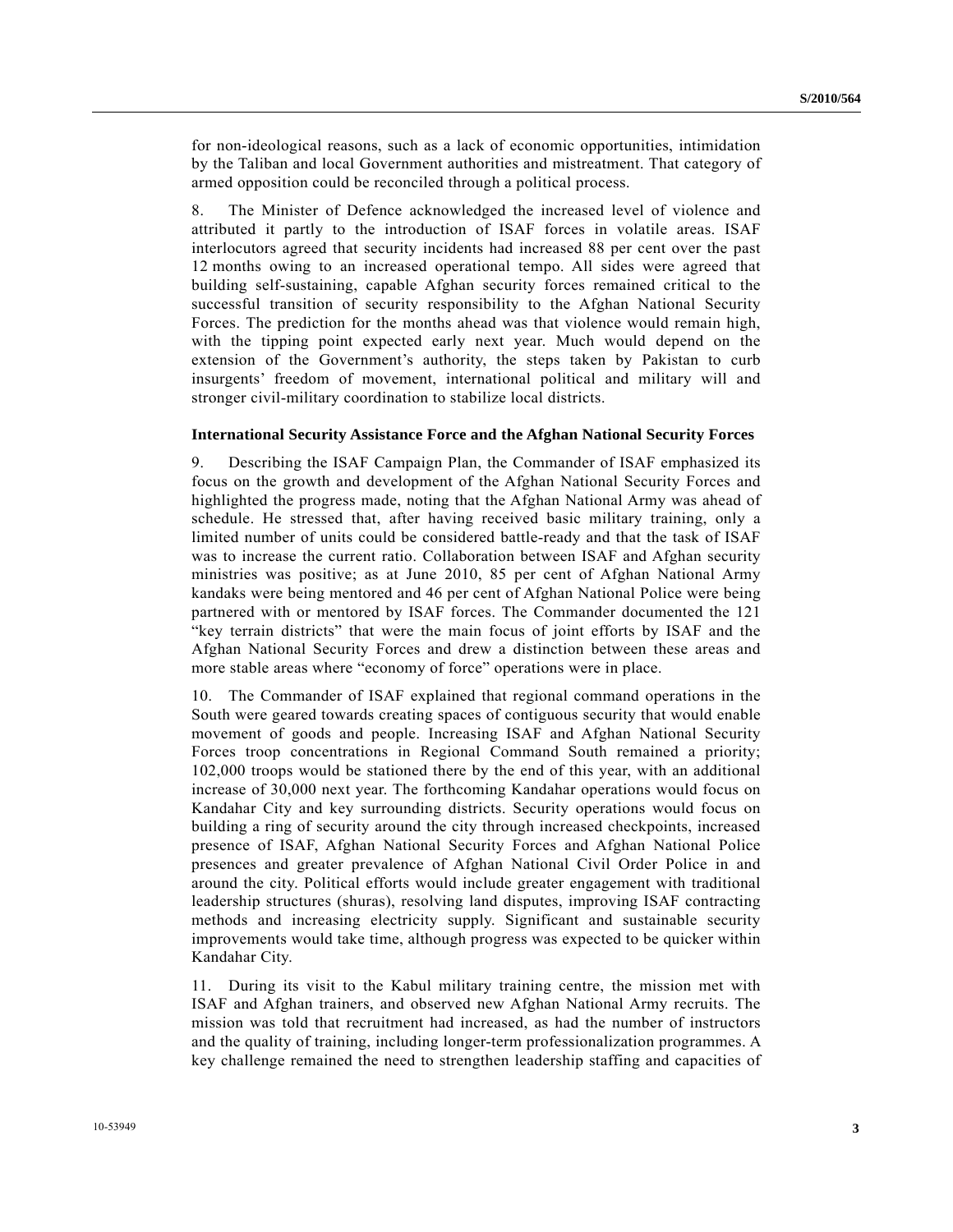the Afghan National Security Forces, whose growth and development continued to be hampered by high attrition rates and retention challenges. Another key issue was giving due consideration to ethnic balance and a ratio between army and police that best supports security requirements and the transition to giving the Security Forces lead security responsibility. Salary increases were expected to have a positive impact. The Commander of the NATO Training Mission in Afghanistan explained that training programmes stressed quality over quantity and emphasized literacy, with 30,000 members of the Security Forces in some form of educational programme, but noted that only 50 per cent of National Army troops had completed training. He also underlined the importance of having a sufficient number of trainers to meet the needs of the Afghan National Security Forces. With regard to mentoring, ISAF interlocutors noted that 40 per cent of district-level security operations were partnered between ISAF and the Security Forces. Partnering enables better intelligence collection and allows ISAF forces to hold the Security Forces to account.

12. The NATO Senior Civilian Representative described current NATO civilian priorities as stabilization, transition, reconciliation and a comprehensive approach. He pointed to significant improvements at the senior levels of the Afghan and Pakistani authorities, which were yet to be matched at the working level and in institution-to-institution exchange. ISAF commanders explained the current parametres of practical cooperation, which included four Afghanistan-Pakistan border centres staffed by military personnel. They further explained that Al-Qaida maintained a close relationship to the Pakistani Taliban, although a more enduring relationship existed between Al-Qaida and the Haqqani network.

13. ISAF interlocutors referred to a significant reduction of civilian casualties generated by ISAF and the Afghan National Security Forces compared with the same period a year earlier. All operations by special forces were jointly planned with the Afghan Government. Night operations were undertaken to reduce civilian casualties. Of those operations conducted at night, 78 per cent were conducted without a single shot having been fired and only 1.8 per cent resulted in civilian casualties. Afghan commandos, not their ISAF counterparts, were the first to enter houses. Reductions in civilian casualties, however, had yet to produce the desired and corresponding effect of change in Afghan perceptions. The Senior Civilian Representative of NATO noted that reducing civilian casualties was a key priority in NATO's comprehensive approach, together with stronger civil-military coordination in stabilization, transition and reconciliation efforts. Detention remains a sensitive issue for many Afghans, and the importance of transparent transition to Afghan lead could not be overemphasized. Efforts were currently being undertaken to ensure appropriate levels of Afghan participation and stringent Afghan-led review processes for detainees.

14. The Special Representative of the European Union for Afghanistan outlined the complementary efforts of the European Union rule of law and civilian police training mission in 16 provinces, with the active cooperation of the Ministry of Interior, to improve the sustainability of training recruits. The new operation plan of the European Union Police Mission in Afghanistan focused resources on regional training centres and "train-the-trainers" programmes to support more sustainable police development. The lack of parallel development of Afghan corrections and judicial capacity remained a serious concern.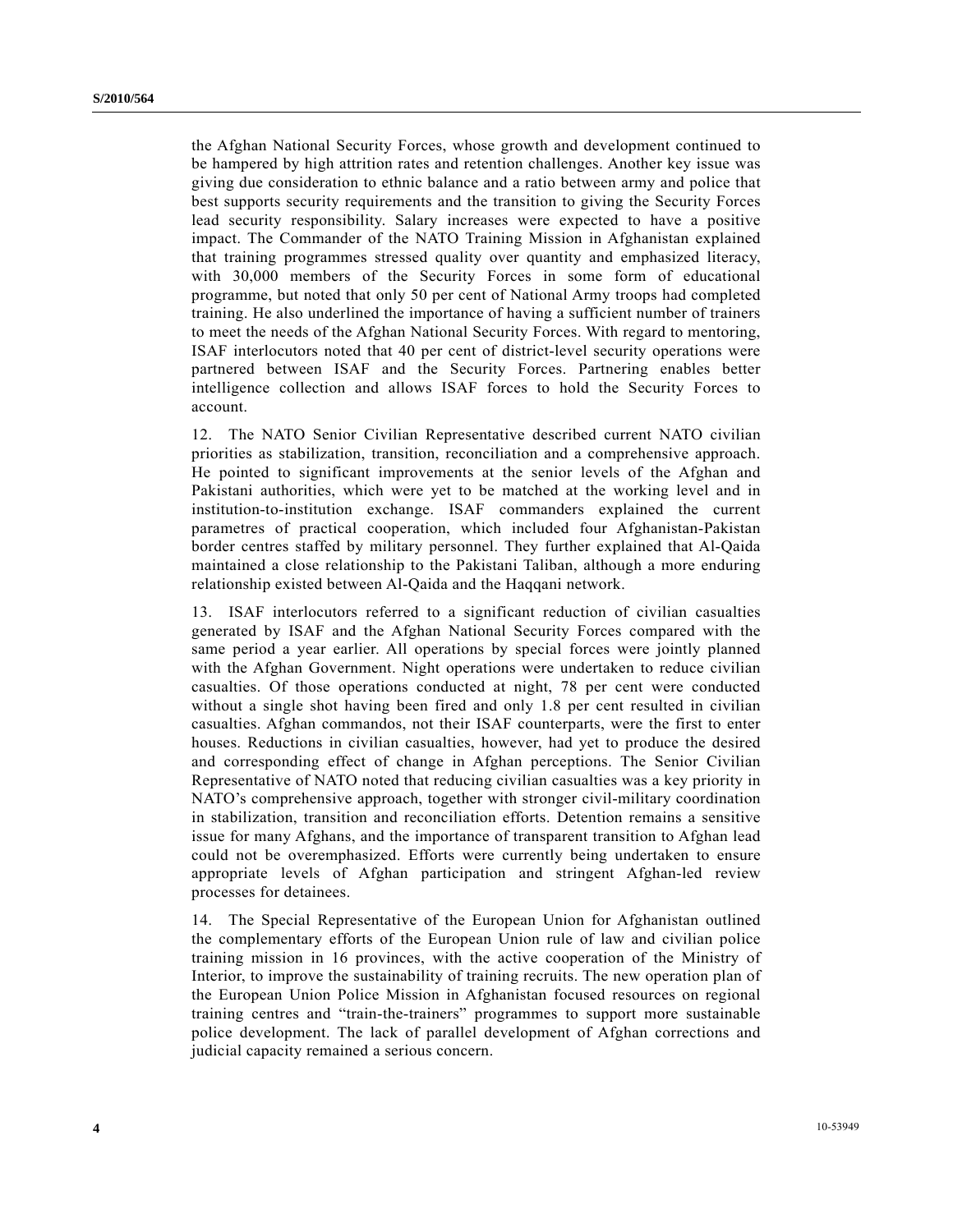15. The Special Representative of the Secretary-General for Afghanistan highlighted improved civil-military coordination with close cooperation among ISAF, the NATO Senior Civilian Representative and the Special Representative of the European Union. There was a feeling of mutual support among international institutions in Afghanistan and, although each operated under different mandates and priorities, they were working closely to coordinate and deliver coherent messages. Their common goal was to help achieve a stable and prosperous Afghanistan, while remaining respectful of Afghan culture, traditions and sovereignty. Regarding security transition, UNAMA continued to underscore the importance of incorporating governance and development processes, aligned with Afghan national priorities, in assessments and activities, the need for an equitable approach across provinces and transition arrangements adaptable to diverse local needs and conditions.

#### **Reconciliation and reintegration**

16. The importance of a comprehensive reconciliation and reintegration strategy reflects the wide consensus that there will be no military solution in Afghanistan in the absence of a political process. The London Conference on Afghanistan, held on 28 January 2010, endorsed a proposal to establish a fund for reintegrating mid-level insurgents, and for the Afghan Government to develop a comprehensive peace and reintegration programme. The head of this programme, Minister Massoom Stanekzai, explained how the initiative provides for the economic reintegration of insurgents and sets out a political reconciliation strategy addressing all levels of the insurgency. Its components include: a package of incentives, such as removal from the United Nations sanctions list or potential exile to a third country, or reconciliation among senior Taliban leaders; direct transitional assistance to individual insurgents for 90 days after their reintegration; district and communityled reintegration packages that benefit entire villages and communities; the establishment of a public work corps and an agricultural conservation corps to create employment opportunities for ex-combatants; and a literacy, vocational training and de-radicalization programme for ex-combatants and disenfranchised youth.

17. The reconciliation agenda was given further momentum by the Consultative Peace Jirga in early June, provided the parametres of and the framework for commencing talks and setting conditions. President Karzai characterized it as an important gathering, based on the Afghan tradition of inclusive decision-making, and stressed the decisive presence of women, with 21 elected secretaries of the 28 committees. Irrespective of some concerns voiced about the participatory nature of the jirga, it seemed that the grassroots was generally satisfied with the outreach efforts. The main recommendations and steps towards an inclusive peace process included the creation of the High Peace Council, a review of detention records, with a view to releasing those in custody without adequate evidence, and the request that the Security Council de-list individuals on the 1267 sanctions list of individuals and entities associated with Al-Qaida and the Taliban, as a concrete confidence-building measure.

18. In the context of the recent visit of the Monitoring Team of the Al-Qaida and Taliban Sanctions Committee, President Karzai requested Security Council assistance with expediting the de-listing process and eventually extending the review process. With 137 names associated with the Taliban on the list and two weeks left prior to the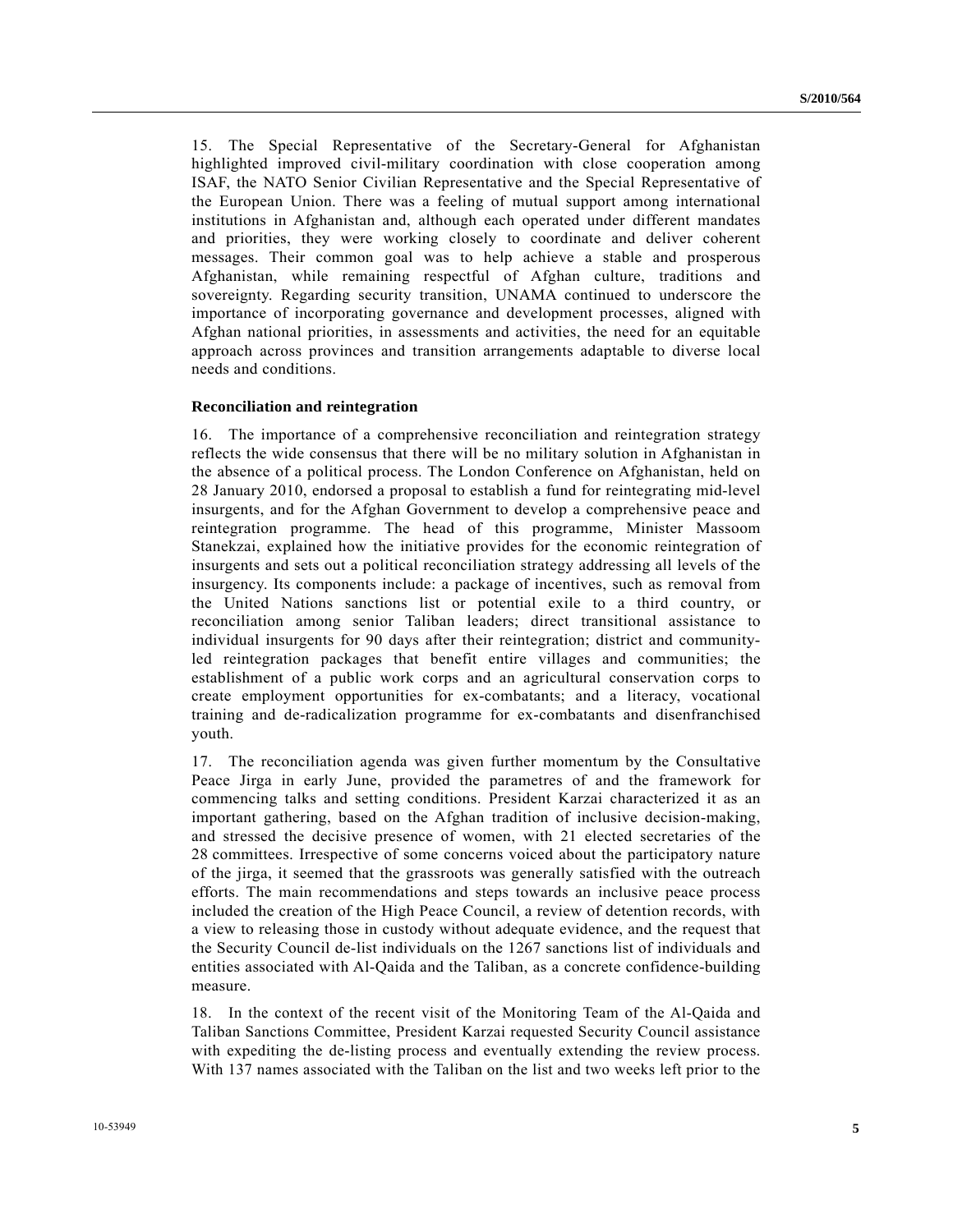conclusion of the review, the mission explained that reviews were conducted on a case-by-case basis and guided by the principles of renouncing violence, laying down arms, breaking ties with Al-Qaida and fully respecting the Afghan Constitution. Much would be contingent on the ability of the Government of Afghanistan to promptly provide sufficiently detailed documentation to conclude the review.

19. Afghan legislators were united in emphasizing that peace in Afghanistan could be achieved only through an inclusive political process that should be compatible with the Afghan Constitution and not compromise the achievements of recent years, especially with regard to the status and rights of women, access to education, public health and other basic human rights. This opinion was also shared by interlocutors from the Afghan Independent Human Rights Commission and civil society organizations. Some parliamentarians noted that the Consultative Peace Jirga failed to address how to identify Afghanistan's enemies or how to structure the reconciliation process. It further failed to develop a common approach between Afghanistan and the international community on reconciliation.

20. One legislator suggested that it was now necessary to develop practical and structured frameworks and mechanisms for reconciliation jointly between the Afghan Government, civil society and the international community to reach out to the Taliban and Hezb-e Islami and bring them into the reconciliation mainstream. This could include the convening of an international forum resembling the Bonn Conference, where Afghan representatives, including the Government, civil society, the Taliban, Hizb-e Islami and anti-Taliban forces would negotiate peace under the aegis of the United Nations. The agenda could include such topics as frameworks for reconciliation, resolution of constitutional problems and processes to achieve stability and peace. The conference and its decisions should be Afghan-led and Afghan-owned, with the United Nations and the international community serving as guarantors of agreed conference outcomes.

21. The Special Representative of the Secretary-General reiterated that the reconciliation process itself had to be led by Afghans, but noted that the United Nations looked forward to playing a role in developing confidence-building measures and fostering dialogue among the various actors in Afghanistan. Similarly, he stressed the importance of fostering constructive engagement with regional players and the linkage between regional and national reconciliation efforts.

#### **Elections**

22. The months preceding the mission's visit had been marked by an intense debate over the constitutionality of a Presidential decree that questioned the holding of national legislative elections prior to any substantive long-term electoral reform, based on lessons learned from the presidential elections of 2009. Ultimately, there was general consensus that elections should go ahead, as the nomination of 2,677 declared candidates, 400 of which were women, indicated popular demand. Elections were also deemed essential for advancing democratic processes and reinforcing the much-needed legitimacy of Afghan institutions. Agreed implementation guidelines confirmed the change in the Independent Election Commission leadership, the appointment of the two international members of the Electoral Complaints Commission with an effective role and a reinforced guaranteed constitutional quota for women. The major difference with the previously held elections was the primary emphasis of greater Afghan sovereignty and ownership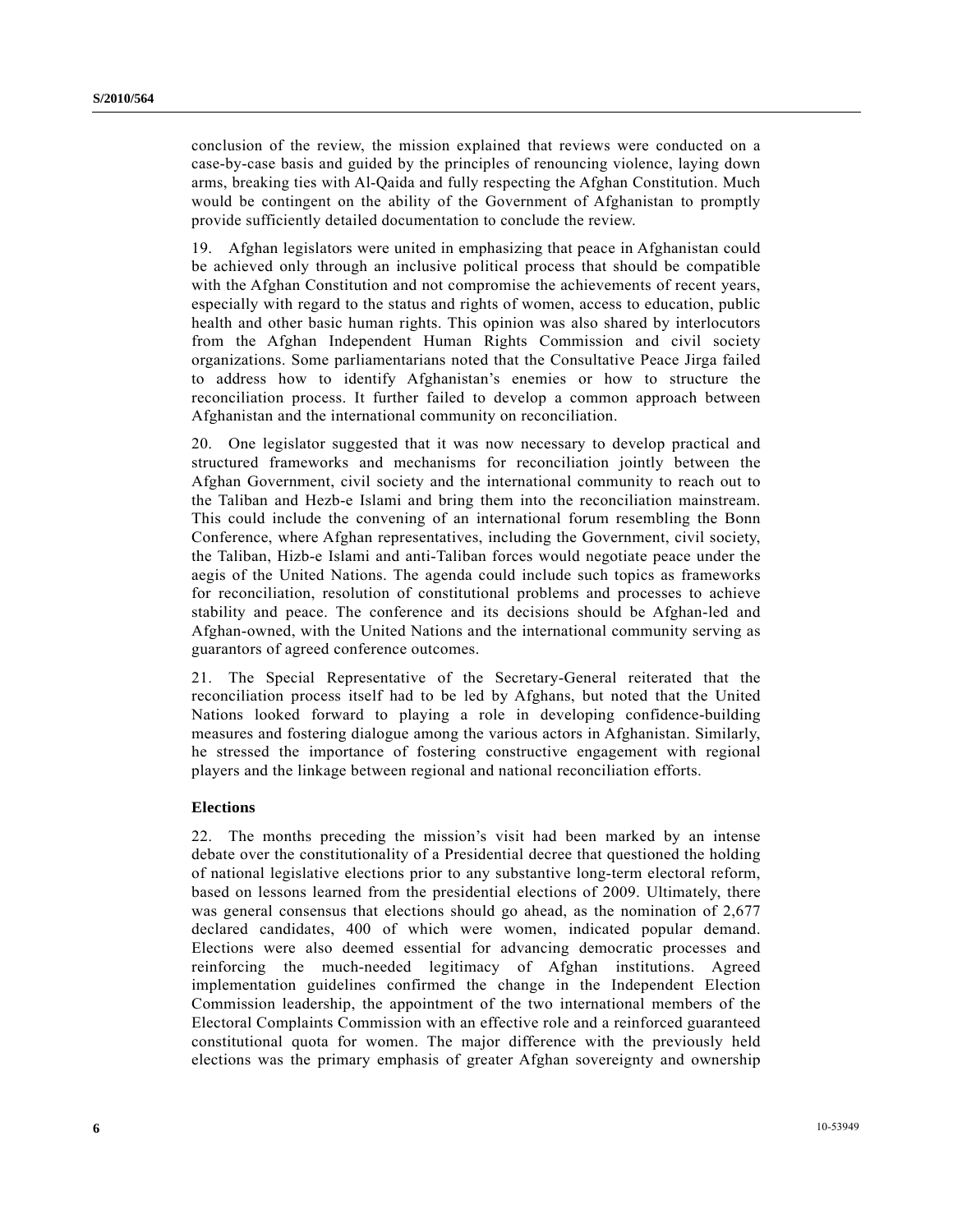geared towards better elections and a more transparent process. The international community's main area of support would be in building up credible and independent electoral institutions and balancing the need for capacity-building of the Independent Election Commission with ensuring they were given all the requisite assistance to be operational on the ground.

23. Afghan legislators, civil society representatives and the Chair of the Independent Election Commission all identified electoral security as the greatest challenge for the conduct of elections. Afghan legislators expressed concerns about the capacity of the Government to develop a coherent action plan for the opening of polling centres. With 80 per cent of districts insecure, failure to provide secure polling centres would further undermine public confidence in the freedom and overall legitimacy of elections, in addition to increasing the risks of perceived fraud. Insecurity further limited equal opportunities for electoral candidates to campaign, since many constituencies remained inaccessible, vulnerable to intimidation of the electorate, especially women, and in some areas, to direct threats by the Taliban and Hezb-e Islami towards candidates and their families.

24. The Independent Election Commission stressed the need to secure all polling centres, as only those that could be secured would open on polling day. Securing polling centres was crucial to mitigating the potential for fraud and protecting ballots and ballot boxes. The electoral law gave the Commission the authority to postpone elections in some constituencies, an option that needed to be considered at the right time. In terms of the infrastructure that would be used for polling centres, the Chair of the Commission explained that given Afghanistan's limited infrastructure, there were no alternatives other than to use schools and clinics, while trying to avoid using private facilities.

25. The Chair of the Independent Election Commission remained committed to holding credible elections, and thus far the problems encountered had not been insurmountable, with all deadlines met, the final list of candidates published and the election campaign period declared open. The Commission was committed to the principles of independence, transparency, fairness, inclusiveness and security, and to building on lessons learned from last year's elections. To ensure a level playing field, the Electoral Media Commission, part of the Election Commission had promulgated regulations applying to all candidates and has issued guidelines on private media coverage of the elections.

26. The Independent Election Commission valued the importance of a complaints mechanism for transparent elections and was reassured that the independent Electoral Complaints Commission, with offices in all 34 provinces, was mandated to adjudicate electoral complaints at the provincial level. The Electoral Complaints Commission members described themselves as a quality control mechanism, not running the elections, but certifying the results, which needed to be done relatively swiftly lest the legitimacy of the process be undermined. By their own account, the three Afghan Electoral Complaints Commission commissioners were fully united with their two international counterparts, working together to set up provincial offices and amend Electoral Complaints Commission internal regulations. They had thus far reviewed and adjudicated 428 challenges to the list of candidates. The 34 provincial tribunals gives the Electoral Complaints Commission a better chance of ensuring improved elections according to the principles of law enforcement and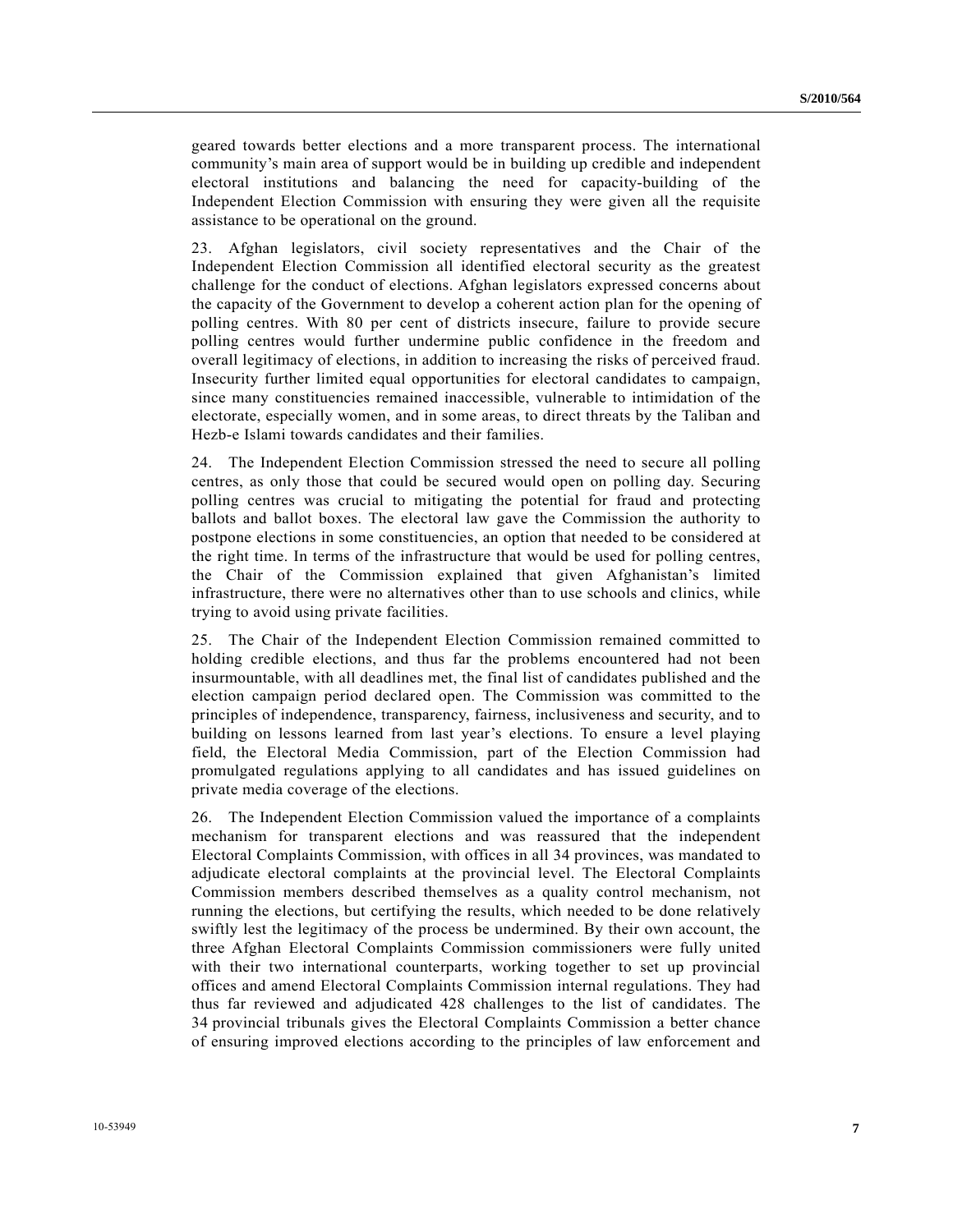justice, equal access for all, impartiality and close coordination with the Independent Election Commission.

27. The Independent Election Commission outlined the nature of its improved relationship with the United Nations, which was predicated on the understanding that the Independent Election Commission was the sole authority on elections and that the United Nations provided support in the form of technical and operational assistance, with advice provided and no decisions imposed. The Special Representative of the Secretary-General reinforced the message of Afghan leadership. UNAMA and the United Nations Development Programme and the Independent Election Commission jointly engaged to make these better elections than last year by balancing international support with respect for Afghan institutions.

28. The first example of this cooperation coincided with the mission's visit and was related to the ongoing vetting process, which risked seeing very few candidates excluded for their links to illegally armed groups. While the Electoral Complaints Commission had previously been responsible for vetting candidates, with assistance from UNAMA and ISAF, it was acknowledged that this year the Vetting Commission, chaired by the Independent Election Commission, consisted of representatives of the Ministries of Interior and Defence, and the National Directorate of Security. The very low indicative number of candidates to be excluded raised concerns over management of the vetting process, and raised public concerns from civil society and opposition figures. The Special Representative of the Secretary-General, together with the Independent Election Commission, registered dissatisfaction with the process, and together drew this issue to the attention of the President and the competent ministries. As a result, the list was further reviewed and an estimated 32 candidates were excluded.

### **Governance, rule of law and human rights**

29. International interlocutors warned that improvements in governance and service delivery were limited. Interlocutors pointed to corruption as the main factor affecting the confidence of the population in Government. Controlling, reducing and ultimately eliminating private armies remained a priority. Governance objectives revolved around increasing numbers and quality of Afghan Government civil servants. Filling the civil servant staffing chart (*Tashkil*) had been difficult due to insecurity and the lack of economic incentives and numbers remained disappointingly low.

30. President Karzai and his ministers noted the significant strides made in social, economic and development affairs, and highlighted the strengthening of institutional structures and marked improvements in the sectors of rural development, health and education and counter-narcotics. They acknowledged the need for enhanced efforts against poppy cultivation and drug production, trade and consumption, noting that a considerable share of related profits was being channelled to finance the insurgency, terrorism, corruption and criminal activities, including from abroad. Anti-drug issues would be further addressed under regional cooperation agendas. They stressed that counter-narcotics efforts were more successful in the Afghan-led provinces, where local Governments could make better use of controls and incentives. They added that with the build-up of security institutions, governance would follow, and that Afghanistan already rating high on the World Bank list of countries with checks and balances in place. They further countered the criticism of widespread corruption,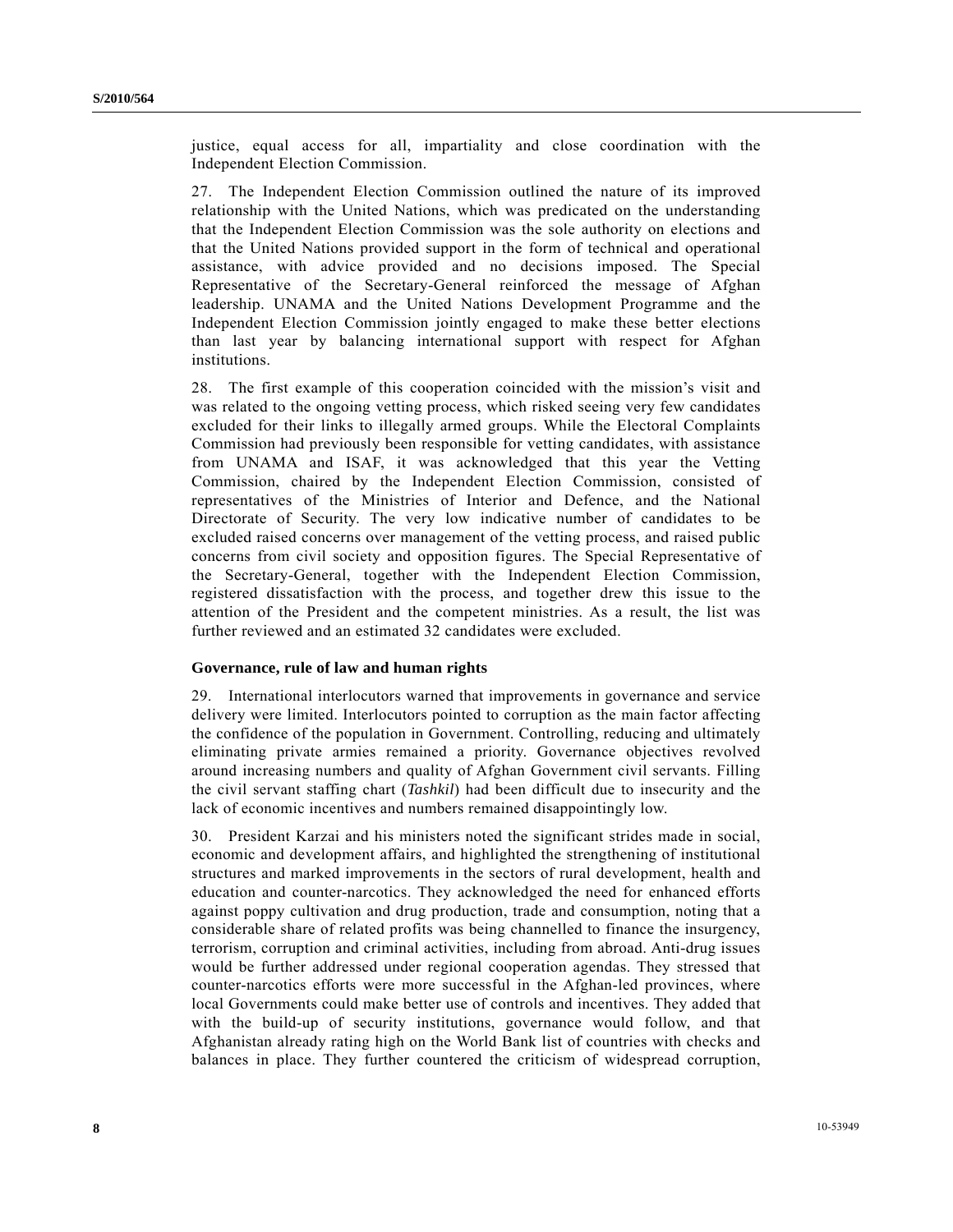much of which was instead attributed to the international community, in a country that is trying to rebuild its structures after 30 years of conflict.

31. The President stated that one of his priorities was governance, which involved building a functioning State that extended throughout the country and ensuring an independent and accountable civil service. The success of the transition to full Afghan sovereignty depended on the extent to which governance could be restructured around a vision shared and articulated with the Afghan people. Given the country's geology and potential for national growth and regional connectivity, this vision is economically feasible. In a country that still ranks 181 out of 182 on the Human Development Index, has the highest infant mortality rate, the secondhighest under-five mortality rate and the highest risk of maternal death in the world, clearly much more needs to be done. Afghanistan has the potential to be self-sufficient if it develops its resources effectively and responsibly, and establishes sub-national government that can deliver in practical terms. The Government planned to launch this new vision at the Kabul Conference, which was not a pledging conference but a renewed commitment to the Afghan people and partnership with the international community. This plan, which involves realigning funds behind Afghan priorities, will be practically implemented in a 100-day programme.

32. The mission was further updated on the challenging human rights situation in Afghanistan, which included the issues of violence against women, arbitrary detention and release of prisoners without an adequate legal framework, civilian casualties and a culture of impunity, in addition to little progress in meeting the objectives of the 2005 action plan on peace reconciliation and justice. Long-standing human rights problems associated with dysfunctional governance, entrenched impunity, weak rule of law and justice sector institutions and the marginalization of women pose significant challenges in the immediate and the longer term. UNAMA documented preliminary figures of 968 conflict-related civilian casualties between January and May 2010, up 18 per cent from the same period in 2009. Anti-Government elements remain responsible for the largest proportion of civilian casualties (69 per cent of total civilian casualties) since January. Most civilian casualties were caused by suicide attacks and the indiscriminate use of improvised explosive devices as anti-Government elements continued to carry out attacks in a manner that failed to discriminate between civilian and military targets, or to take adequate precautions to prevent civilian casualties. Tactical directives adopted by ISAF appear to have had a positive impact in reducing the number of civilian casualties.

33. Violence against women and girls, including harmful traditional practices, such as the use of girls in marriage to settle disputes (*baad*), so-called "honour" killings, early and forced marriages and rape, is persistent and widespread. Women's participation in public life remains restricted and the political space for women to advocate for their rights has contracted. Attacks on, threats against and harassment of women in public life, or those working outside the home, often by anti-Government elements, occur frequently and, in most cases, go unpunished. Sexual violence against Afghan women and girls continues to be underreported. The misplaced stigma of sexual violence falling on the victim rather than on the perpetrator, as well as lack of access to any form of justice or remedies for victims, has ensured that sexual violence remains largely unaddressed either by Afghanistan's law enforcement institutions or by Afghan society. The UNAMA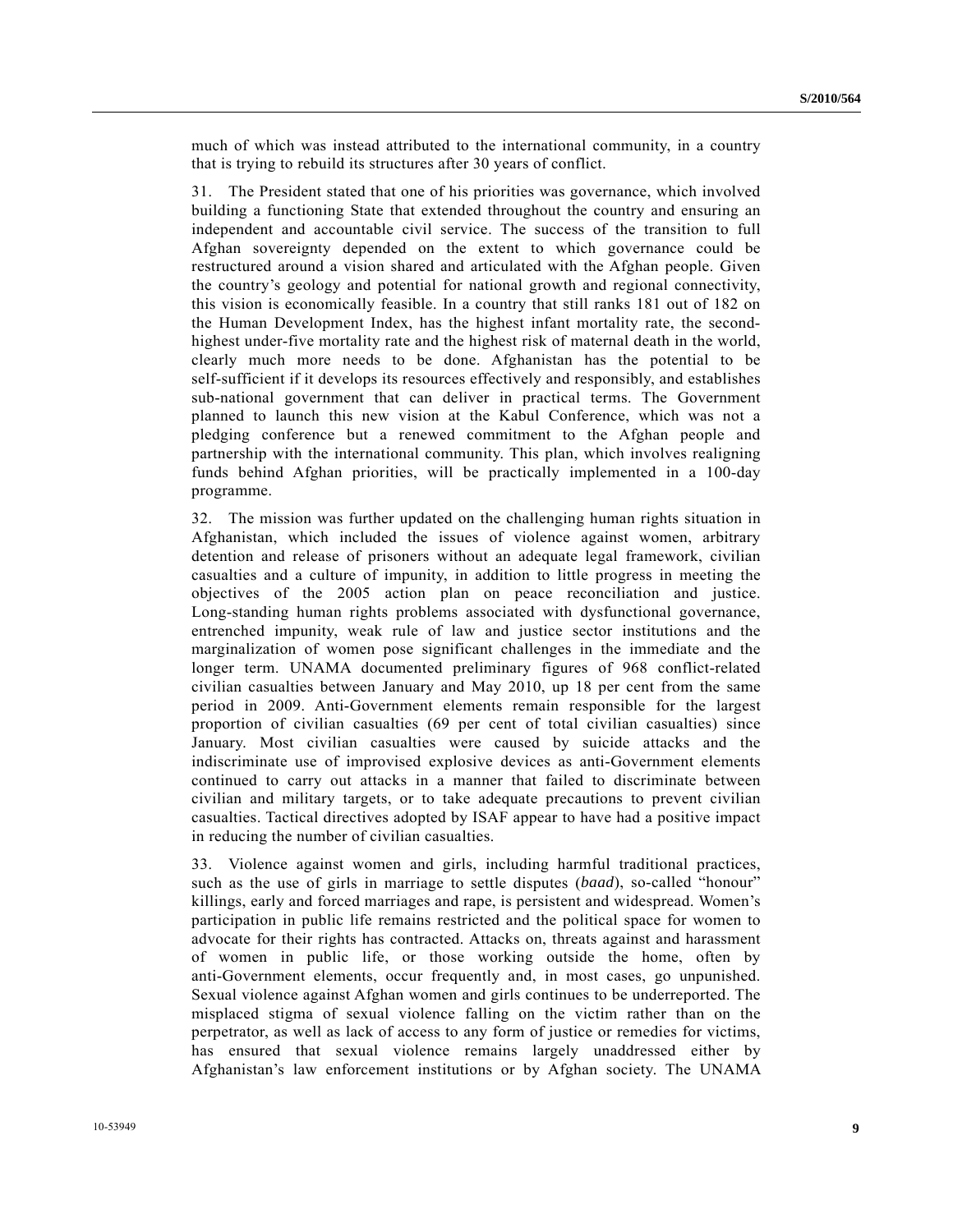Human Rights Unit was observing all processes, including the drafting of recent legislation, to regulate traditional dispute mechanisms and to advocate for further guarantees on women's rights.

34. Representatives of the Afghan Independent Human Rights Commission highlighted four main areas of concern: a lack of transparency, legitimacy and public support for the Peace Jirga and peace process it initiated; a culture of impunity, which is tolerated by the international community and feeds the insurgency; civilian casualties, especially those perpetrated by anti-Government elements; and the potential for increased displacement owing to security concerns and the lack of income-generating opportunities. The Commission noted that the Government is widely perceived not to take justice issues seriously and that corruption creates mistrust by local communities. It refuted the belief that there is a contradiction between human rights and Afghan culture or religion, insisting that people, even in rural areas, know and want their rights to be respected. However, they noted the importance of the way in which these issues are approached.

35. The Afghan Independent Human Rights Commission called on the Security Council to note that the lack of justice and the impunity for those who committed crimes feeds insecurity. They asked that "spoilers" be thrown out of the system rather than allowing them to exert pressure on the President and influence appointments of senior officials and judges. Representatives of the Agency Coordinating Body for Afghan Relief reiterated that the withdrawal of the international military further fuelled impunity, with undertrained security forces, often linked to warlords as those troops were hurriedly replaced.

36. All civil society representatives highlighted the need for economic opportunities and basic social services, and noted the move from rural to urban areas and the trend towards renewed economic migration from Afghanistan. The Agency Coordinating Body for Afghan Relief pointed out that NGOs work in all 34 provinces and gain access through community acceptance by being inclusive and accountable. It highlighted the need for the Office for the Coordination of Humanitarian Affairs to be present and active throughout Afghanistan.

37. The Afghan Independent Human Rights Commission noted that education served to empower the entire population and, in particular, noted the need for women to access health care and birth control. The Agency Coordinating Body pointed out the effectiveness of microcredit as a means of women's empowerment, but warned that economic development was not enough; political action was also required. The Commission called for positive discrimination to enable women to build their capacity in the workplace and posited that the Taliban would never accept equal rights for women as enshrined in the Constitution. The Agency Coordinating Body pointed out that the Taliban were aware of the importance of education and directed attacks against not only girls' schools but also teachers, students and parents. The Commission noted that of 330 schools closed by the Taliban, 207, or 60 per cent, were girls' schools.

### **Aid coherence and economic development**

38. The Special Representative of the Secretary-General stressed that UNAMA supported the Government's effort to "Afghanize" aid across all three pillars of the Afghan National Development Strategy — security, governance and development to deliver on its proposed renewed commitment to the Afghan people at the Kabul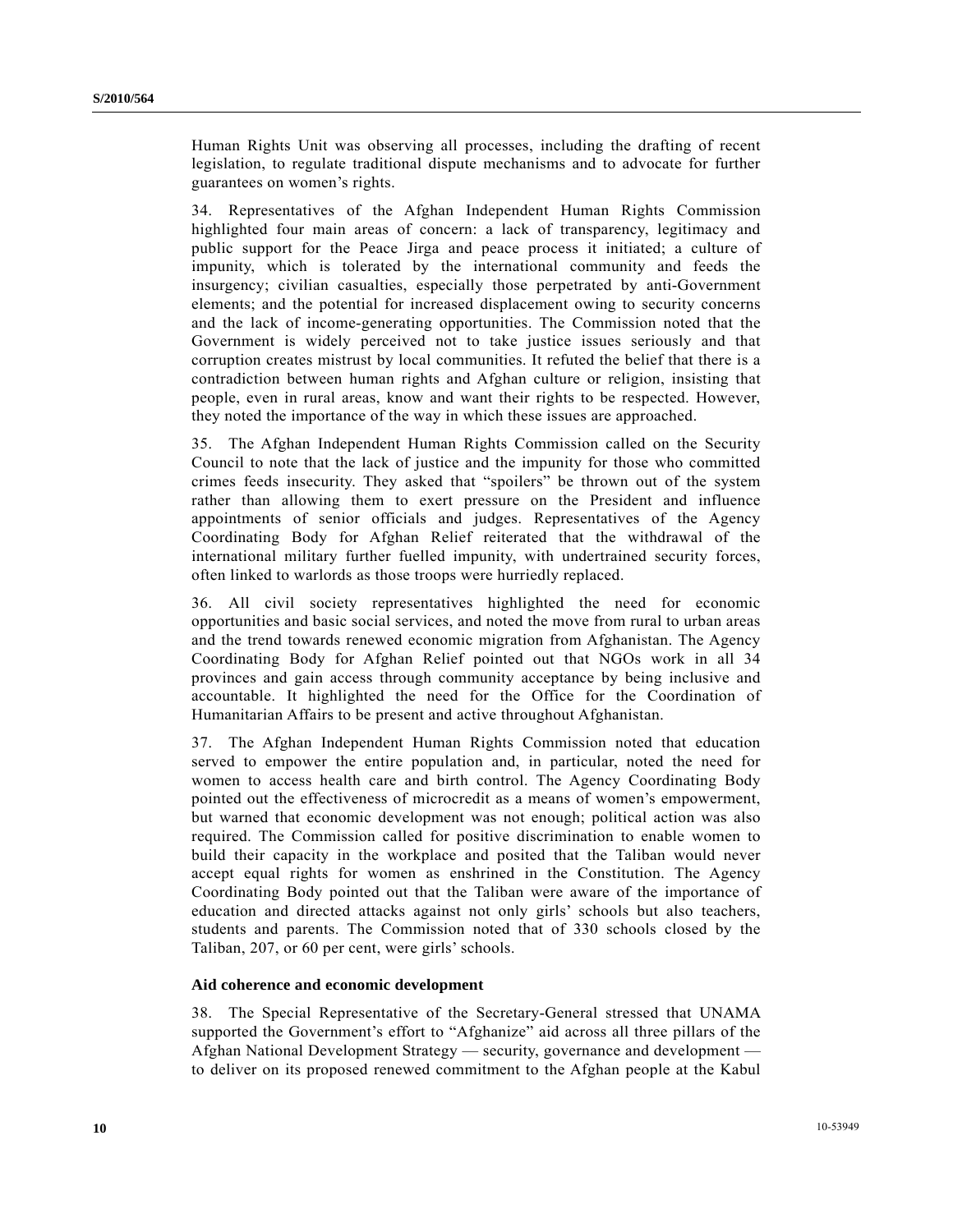Conference. This would be achieved by helping the Government to substantially increase aid flows through the national budget, align aid with its national priorities, improve the effectiveness of off-budget aid and successfully transition to more Afghan control. The Kabul Conference, and the Kabul process it will set in motion, would present, for the first time, a prioritized national agenda for economic development, public finance and administrative reform. This agenda would to be implemented through national priority programmes which, if effectively linked, could provide a framework for a more coherent overall approach and a potential framework for a more targeted and coordinated effort in Afghanistan that could, in turn, shape transition in ways that contribute to prospects for peace.

39. As a potential facilitator of a national-led effort that consolidates and propels these processes, UNAMA, as the co-chair alongside the Government, will engage the Joint Coordination and Monitoring Board as the primary vehicle for creating a framework for all partners to guide, monitor and oversee progress on an agreed vision and priorities. It would seek to promote alignment behind the Government's prioritized agenda and national programmes for governance, economic and social development; support the translation of that prioritized national agenda to provinces and districts; encourage sustained efforts to build Afghan leadership capacity at national and subnational levels; promote and support effective partnerships and enhanced mutual accountability in the implementation of the Kabul process; and promote inclusive engagement of communities and civil society actors in this national effort.

40. UNAMA priorities in this area for 2010 would include: (a) enhanced alignment behind the Government's prioritized development strategy ("the clusters"); (b) greater mutual accountability, including through improved effectiveness of offbudget aid; and (c) greater focus on capacity-building at the national and subnational level. In support of its aid coherence mandate, UNAMA will strengthen its partnership with the European Union Special Representative and the strengthened NATO/ISAF Senior Civilian Representative, as well as the World Bank and the Asian Development Bank, in support of Afghan development priorities.

41. The Special Representative highlighted the appointment of an aid coherence adviser and a realigned aid coherence section in UNAMA. He further added that the comparative advantage of the United Nations in Afghanistan was its large number of agencies and its presence in all 34 provinces. With 21 provincial and regional offices and more than 700 international and 6,000 national staff, the United Nations could support the planned transition of provincial reconstruction teams to civilian control and boost Afghan capacities to lead this transition. The United Nations had been in Afghanistan since the 1960s and would remain there for the long term. The United Nations country team — with 31 agencies, funds and programmes (23 resident, 8 non-resident) and an annual throughput of USD 1 billion supported the delivery of crucial, tangible services to the Afghan people and worked to build the capacity of the Afghan Government to deliver those services. Only a small number of provinces, primarily those where troop-contributing countries are based, receive the lion's share of funding from bilateral donors. As part of efforts to address this problem, the United Nations Development Assistance Framework for 2010-2013 aimed to align agency work with the priorities set out by the Afghan Government in its National Development Strategy and joint United Nations programmes for under-resourced provinces.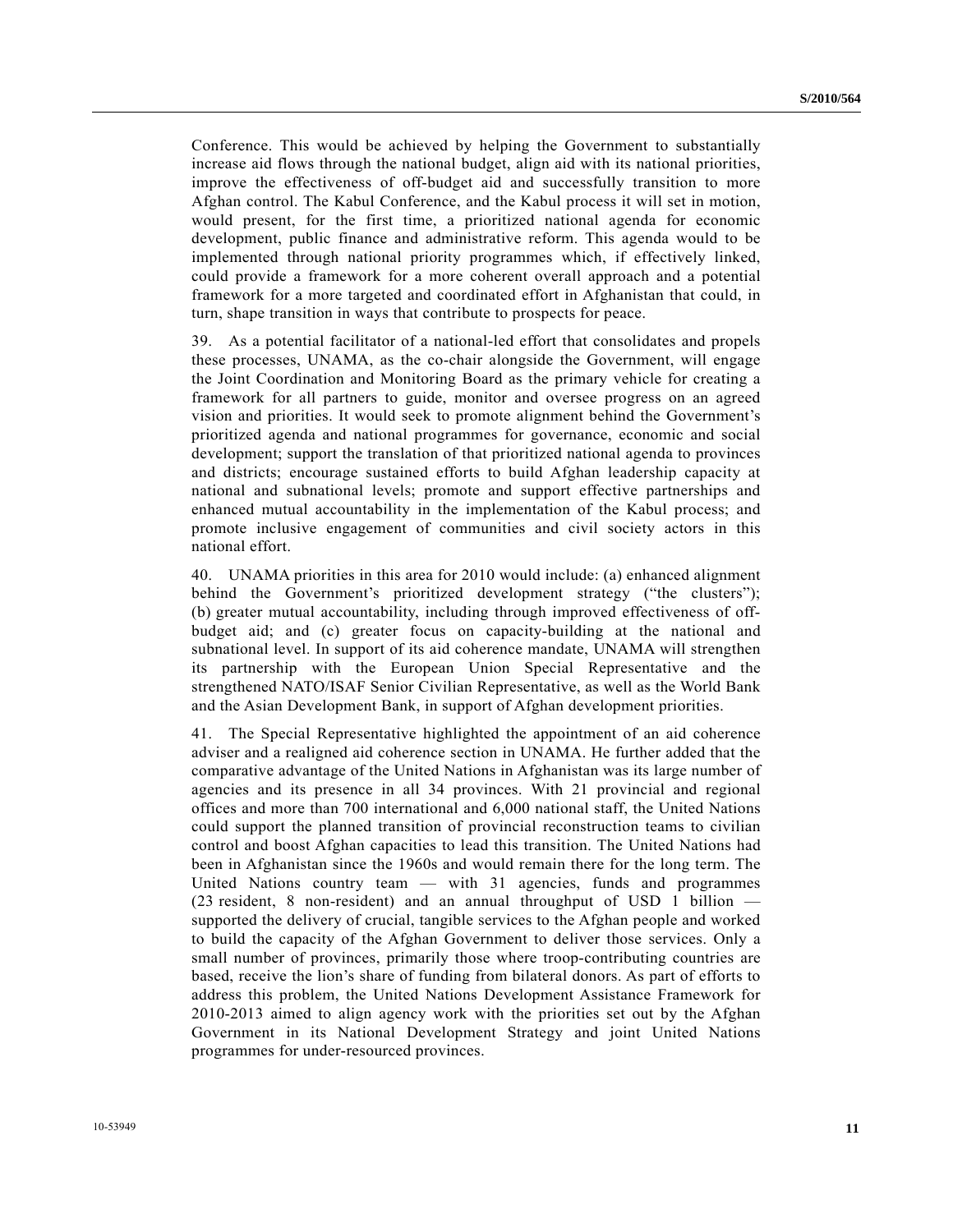## **III. Observations**

42. The mission took note of the considerable building blocks required to empower the Afghan Government to lead a comprehensive process of transition to greater security, better provision of services and inclusive dialogue, by setting an Afghan-owned and prioritized agenda. The mission was concerned, however, by the increasingly complex security situation in Afghanistan and, in particular, by the increase in violent and terrorist activities by the Taliban, Al-Qaida, illegal armed groups, criminals and those involved in the narcotics trade, which have resulted in threats to the local population, national security forces and international military and civilian personnel. Those activities negatively affected the capacity of the Government to guarantee the rule of law, provide security and basic services to the Afghan people and ensure the improvement and protection of their human rights and fundamental freedoms. The Council was seriously concerned about the increasingly high number of civilian casualties, the large majority of which were caused by the Taliban, Al-Qaida and other extremist groups, and called for all appropriate measures to be taken to ensure the protection of civilians. The Council was also concerned about the protection of children affected by armed conflict.

43. In that connection, the mission reiterated the need for a transparent, credible and democratic process that preserves stability and security throughout the forthcoming electoral period. It recognized the interconnected nature of the challenges in Afghanistan, reaffirming that sustainable progress on security, governance, human rights, the rule of law and development, as well as on the crosscutting issues of anti-corruption, counter-narcotics and transparency are mutually reinforcing. The mission stressed the importance of a comprehensive approach in addressing the challenges in Afghanistan and noted the synergies in the objectives of the Afghan Government, UNAMA and the international community. The mission stressed the need for strengthened cooperation, coordination and mutual support, taking due consideration of their respective responsibilities.

44. The mission reiterated the importance of increasing the functionality, professionalism and accountability of the Afghan security sector through a comprehensive framework of appropriate vetting procedures, training, mentoring, equipping and empowering both women and men to accelerate progress towards the goal of self-sufficient and ethnically balanced Afghan security forces that will provide security and uphold the rule of law throughout the country. The mission noted requests for the international community to extend its assistance so that the Afghan National Security Forces would be properly armed and equipped, and thereby able to increasingly assume lead responsibility for security in the country.

45. The mission welcomed the Afghan Government's commitment to develop and implement an effective, inclusive, transparent and sustainable national peace and reintegration programme and expressed appreciation for UNAMA's work in supporting the programme. The mission hoped for increased support from the international community to assist the Government in its efforts, including through a peace and reintegration trust fund.

46. The mission further welcomed the Afghan Government's commitment to preventing irregularities and misconduct during, and to ensuring the integrity of, the 2010 national legislative elections, which are of vital importance to Afghanistan's democratic development. The mission hoped that every effort would be made to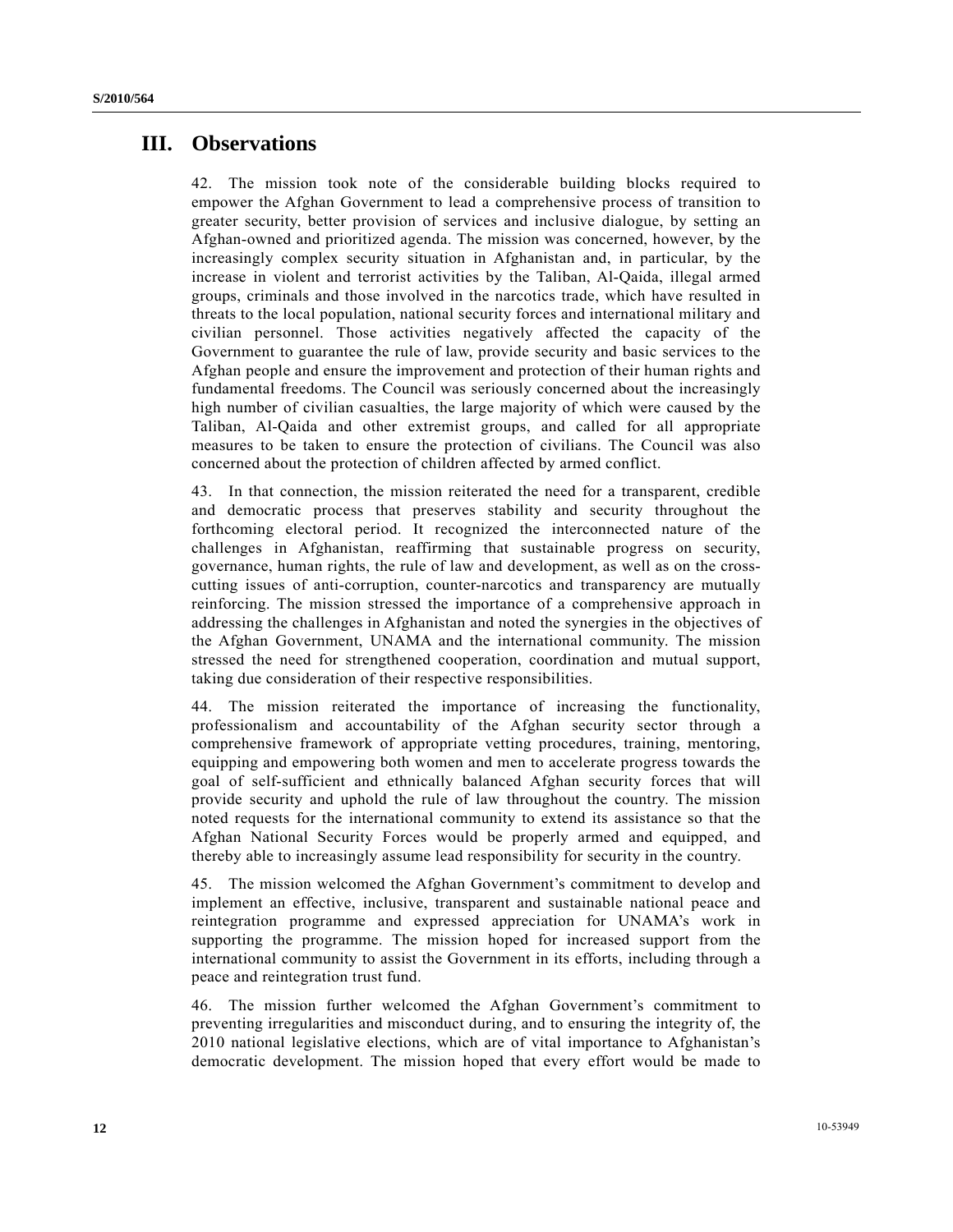ensure the credibility, safety and security of the elections. During its visit, the mission was apprised of the challenges facing the Independent Election Commission and the Electoral Complaints Commission, but recognized the need for those two bodies to effectively perform their functions of preparing and monitoring elections. The Government of Afghanistan would need to work together with UNAMA to ensure that both entities are strong, independent and provide the proper checks and balances required by the Constitution.

47. The mission was concerned by the effects of corruption on security, good governance, counter-narcotics efforts and economic development, and encouraged the Afghan Government, with the assistance of the international community, to enhance its efforts to establish a more effective, accountable and transparent administration. Nonetheless, the mission was heartened that Afghan institutions, including the executive and legislative branches, had begun to cooperate on legislative and public administration reform with a view to ensuring good governance, with full representation of all Afghan women and men, and accountability at both the national and subnational levels, and encouraged further international efforts to provide technical assistance in this area.

48. The mission looked forward to the outcome of the forthcoming Kabul Conference, which would build on the commitments made at the London Conference Afghanistan, held on 28 January 2010, and which presented an important opportunity to improve aid coordination and effectiveness, including by ensuring mutual accountability.

49. The mission stressed its expectation of full respect for human rights and fundamental freedoms and international humanitarian law throughout Afghanistan. During its visit, the mission had the opportunity to observe the work of UNAMA with relevant international and local non-governmental organizations and the Government to monitor the situation of civilians to ensure their protection and promote accountability. These efforts were vital in ensuring the full implementation of the fundamental freedoms and human rights provisions of the Afghan Constitution and international treaties to which Afghanistan is a State party, including those regarding the full enjoyment by women of their human rights. It was important to guarantee access to all Afghan prisons and places of detention, and to ensure respect for relevant international law, including humanitarian law and human rights law. Similarly, it would be important to continue progress in the reconstruction and reform of the prison sector in Afghanistan.

50. The mission appreciated the opportunity to observe the work of the Afghan Independent Human Rights Commission in monitoring respect for human rights in Afghanistan and its efforts to promote the emergence of a pluralistic civil society. It stressed the importance of regional cooperation and dialogue, in particular the initiatives of regional countries in political and economic issues, and was pleased to learn that regional cooperation had become a pillar of Afghan political and security strategies. It encouraged all relevant actors to work with the Commission in support of broad engagement across Government agencies and civil society towards the realization of the mutual commitments made at the London Conference, and those to be made at the Kabul Conference.

51. The mission was encouraged by the work of the United Nations, with the assistance of the international community, in support of the Afghan Government's priorities on the issues of security, governance and economic development and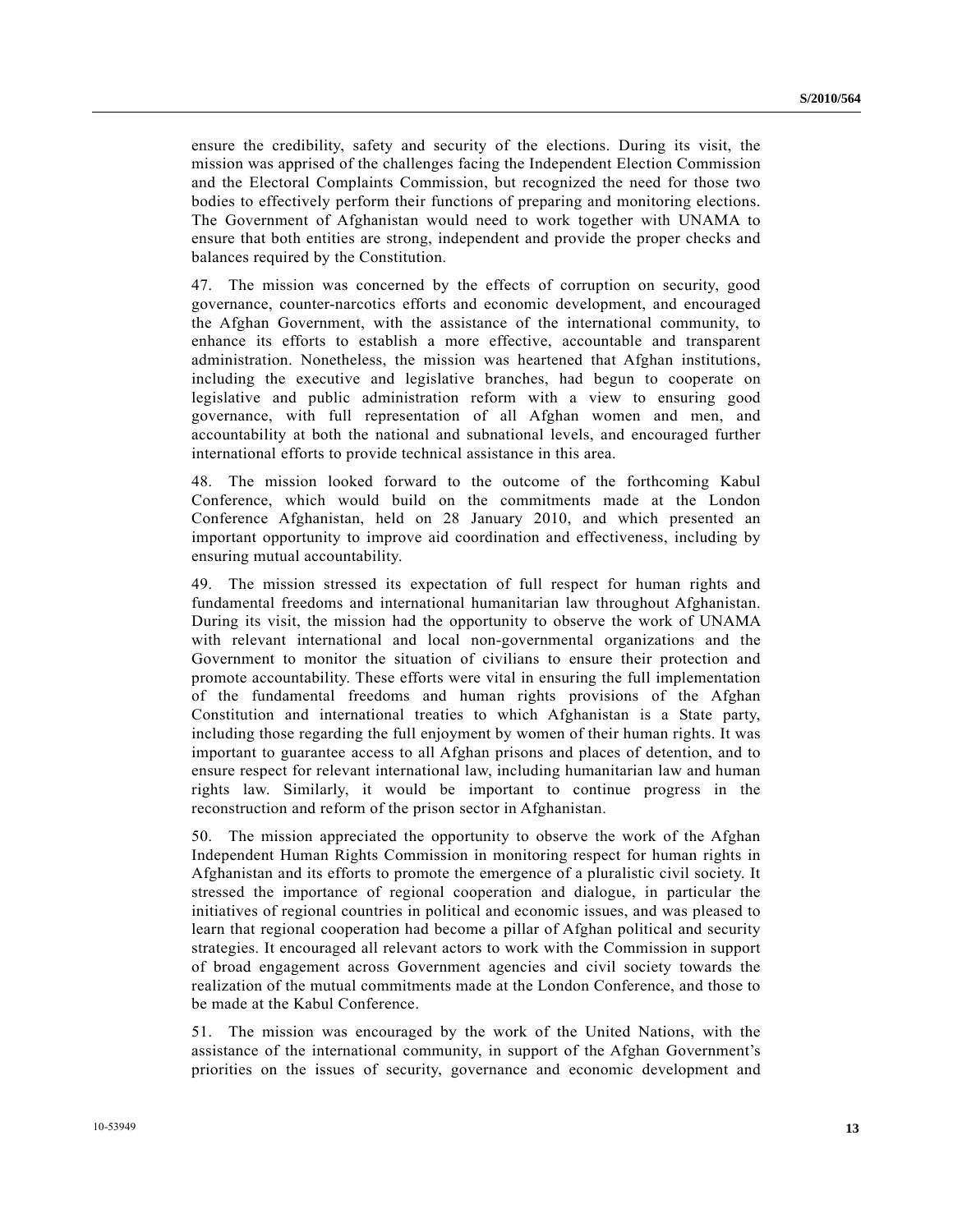regional cooperation. It expressed its full support for the three political priorities of UNAMA, elections, reintegration and reconciliation and regional cooperation, and its focus on aid coherence in ensuring that the international community, donors and the contributions of United Nations agencies, funds and programmes alike were realigned behind Afghan Government priorities. It further emphasized the crucial work of UNAMA on human rights. The mission underscored the critical role of UNAMA in assisting the Afghan Government in the transition towards Afghan leadership, including by supporting preparations for the Kabul Conference to be held on 20 July.

52. Finally, the mission expressed its full support for the work of the Secretary-General, his Special Representative and all United Nations personnel in fulfilling their difficult but important tasks and commended their efforts to implement their mandate in Afghanistan. The mission strongly appealed to Member States to provide all necessary human and financial resources to ensure the mission was sufficiently prepared to best deliver on its mandate.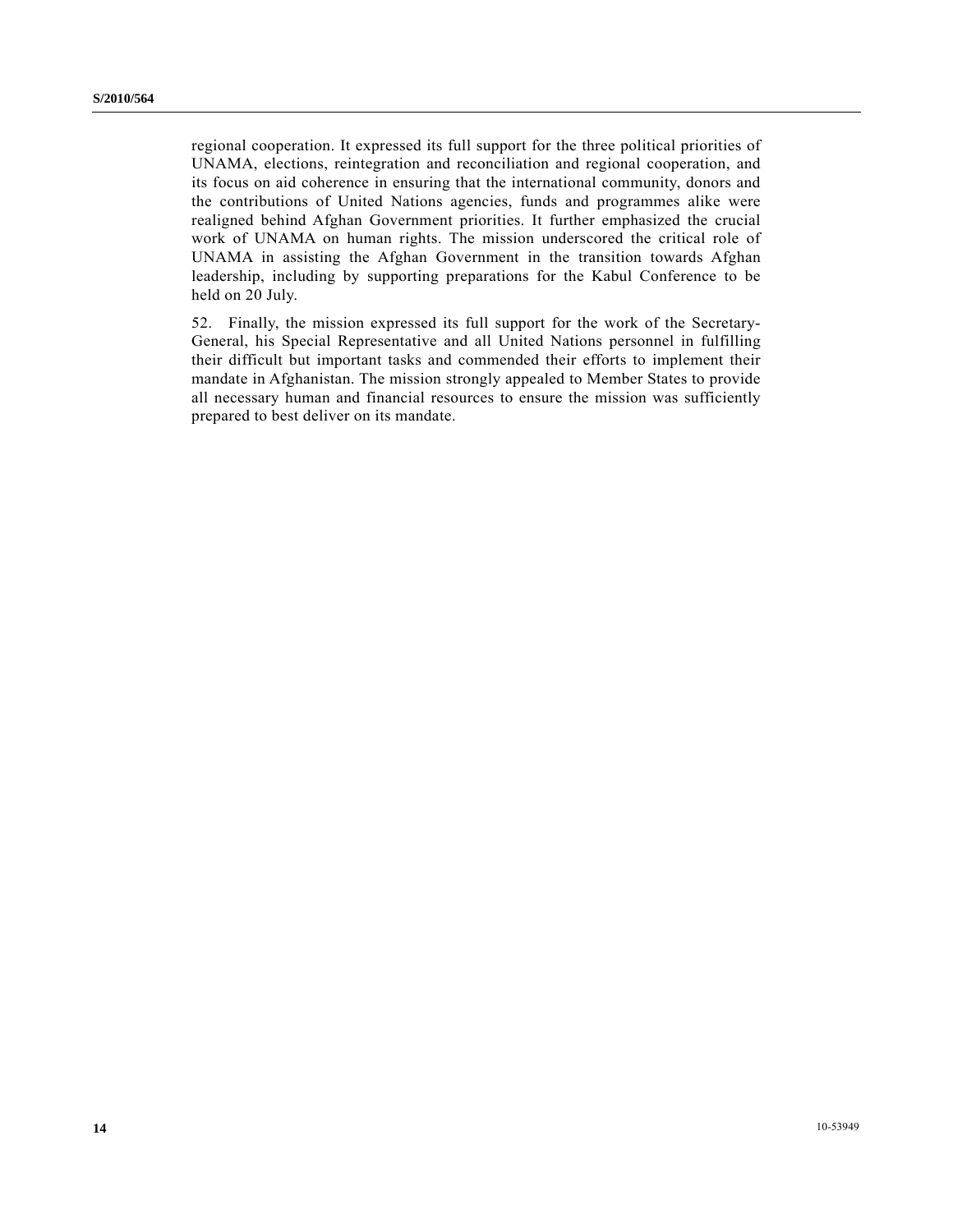### **Annex I**

# **Terms of reference of the Security Council mission to Afghanistan**

1. To reaffirm the Security Council's continued support for the Government and people of Afghanistan as they rebuild their country, strengthen the foundations of sustainable peace and constitutional democracy and assume their rightful place in the community of nations;

2. To review the progress made by the Afghan Government, with the assistance of the international community, including through capacity-building initiatives, in addressing interconnected challenges in the areas of security, governance, rule of law, human rights, women's rights and empowerment of women, the protection of children affected by armed conflict, economic and social development, regional cooperation and counter-narcotics;

3. To assess the status of implementation of relevant Security Council resolutions, in particular resolutions 1806 (2008), 1868 (2009) and 1917 (2010), as well as of mutual pledges and commitments made by the participants to the London and Istanbul Conferences held in 2010, and looking ahead to the Kabul Conference;

4. To underline the central and impartial role that the United Nations continues to play in promoting peace and stability in Afghanistan by leading the civilian efforts of the international community; to express strong support for the ongoing efforts of the Secretary-General, including in the area of staff security, and of his new Special Representative for Afghanistan; to reiterate the priorities set out by the Security Council in its resolution 1917 (2010); and to display solidarity with the women and men of the United Nations Assistance Mission in Afghanistan (UNAMA);

5. To review the implementation of the key coordinating role assigned to UNAMA and the Special Representative of the Secretary-General by the Security Council in its resolution 1917 (2010), taking into account the need for a comprehensive approach and the principle of reinforcing transition towards Afghan ownership and leadership;

6. To review efforts by the Afghan authorities, in support of an Afghan-led development and stabilization process and, with the assistance of the international community, to address the threat to the security and stability of Afghanistan posed by the Taliban, Al-Qaida, illegal armed groups, criminals and those involved in the narcotics trade and in the diversion of chemical precursors;

7. To reaffirm the importance of the effective implementation of measures and application of the procedures introduced by the Council in its resolutions 1267 (1999), 1822 (2008) and 1904 (2009) and other relevant resolutions, and to express support for the cooperation of the Afghan Government and UNAMA with the relevant Security Council sanctions Committee;

8. To review the humanitarian and development situation in the country, including the efforts to increase the proportion of development aid delivered through the Afghan Government and the role of the provincial reconstruction teams, taking into account development priorities of Afghanistan;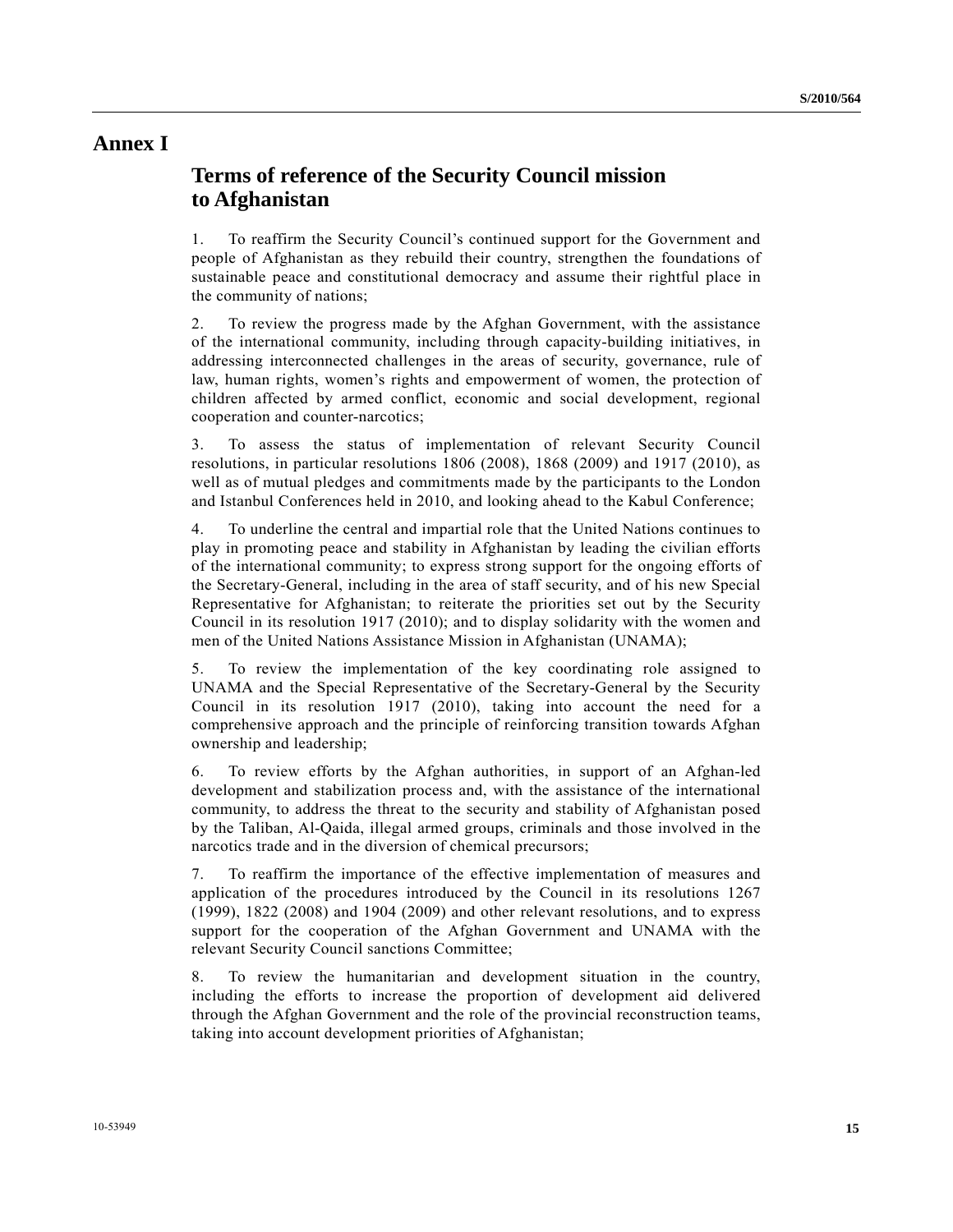9. To assess the cooperation, coordination and mutual support between UNAMA and the International Security Assistance Force, including on humanitarian and human rights issues and in supporting the electoral process, in accordance with their respective mandates;

10. To assess the status of preparation of legislative elections to be held later this year, as well as their credibility, safety and security;

11. To reaffirm the crucial importance of advancing regional cooperation and dialogue as an effective means to promote governance, security and development in Afghanistan.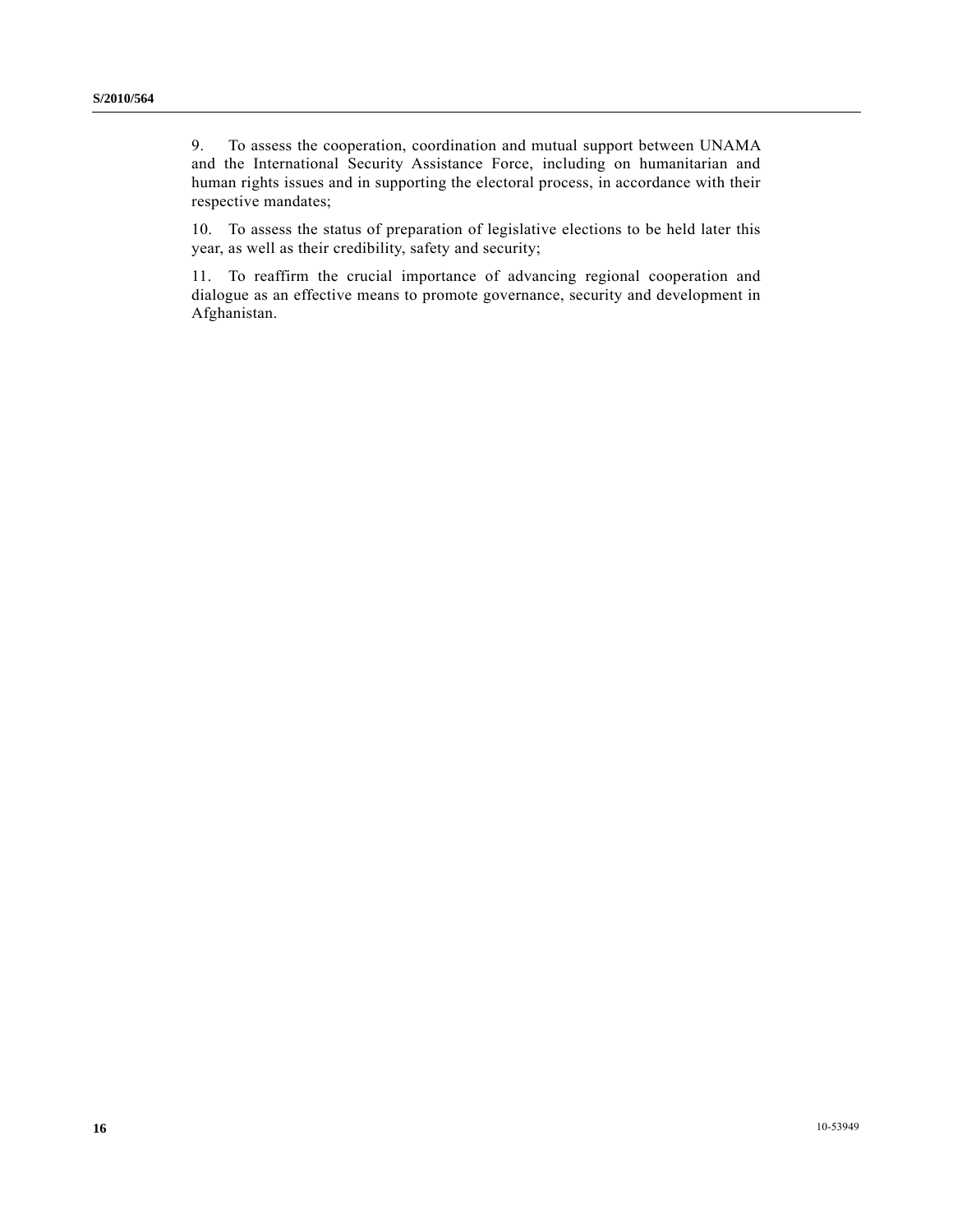# **Annex II**

## **Schedule of meetings of the Security Council mission to Afghanistan**

### **Monday, 21 June 2010**

2200-2230 Meeting with the Special Representative of the Secretary-General and security briefing

#### **Tuesday, 22 June 2010**

- 0800-0930 Briefing by the United Nations Assistance Mission in Afghanistan and representatives of the United Nations country team
- 1015-1145 Visit to the Kabul Military Training Centre
- 1230-1430 Working lunch with Hâmid Karzai, President of the Islamic Republic of Afghanistan
- 1500-1630 Joint meeting with the Commander of the International Security Assistance Force and the Senior Civilian Representative of the North Atlantic Treaty Organization, briefing on transition
- 1700-1830 Meeting with Afghan civil society organizations (Afghan Women's Network, Afghan Independent Human Rights Commission, Agency Coordination Body for Afghan Relief, Afghanistan Human Rights and Democracy Organization)
- 1930-2130 Reception hosted by the Special Representative of the Secretary-General

#### **Wednesday, 23 June 2010**

- 0900-1025 Meeting with the Independent Electoral Commission
- 1030-1130 Meeting with the Electoral Complaints Commission
- 1200-1230 Meeting with the European Union Special Representative
- 1330-1630 Working lunch with the Minister for Foreign Affairs and meeting with cabinet ministers
- 1700-1815 Meeting with the Speaker of the Wolesi Jirga and the Chairs of two standing committees
- 1815-1915 Brainstorming session with the Special Representative of the Secretary-General
- 1930-2200 Dinner hosted by the Ambassador of Turkey